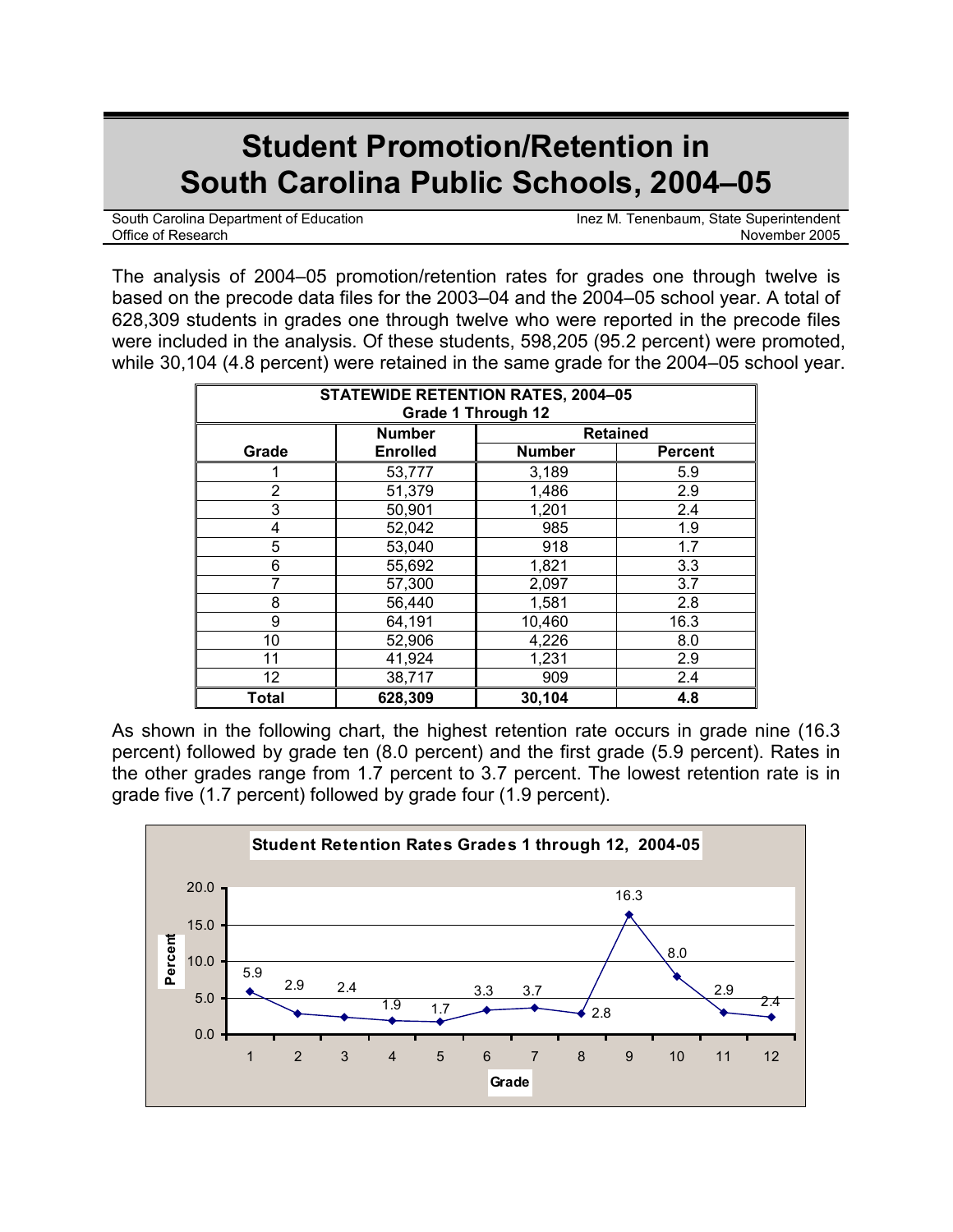## **By Ethnicity**

The table below shows the retention rates in grades one through twelve by ethnicity and gender. The retention rates for white students ranged from 1.2 percent to 12.1 percent, while the rates for African American students ranged from 2.2 percent to 21.7 percent. The retention rates for students with ethnicities other than White or African American ranged from 1.3 percent to 13.6 percent. The results showed that African American students were most likely to be retained.

### **By Gender**

The table also shows that the rates for male students ranged from 2.2 percent to 18.4 percent, while the retention rates for female students ranged from 1.2 percent to 14.0 percent. Retention rates for male students were higher than for female students in every grade.

| <b>RETENTION RATES BY</b><br><b>DEMOGRAPHIC GROUPS 2004-05</b> |                  |                 |              |             |        |  |  |  |
|----------------------------------------------------------------|------------------|-----------------|--------------|-------------|--------|--|--|--|
|                                                                | <b>Ethnicity</b> |                 |              | Gender      |        |  |  |  |
|                                                                |                  | <b>African</b>  |              |             |        |  |  |  |
| Grade                                                          | White            | <b>American</b> | <b>Other</b> | <b>Male</b> | Female |  |  |  |
|                                                                | 4.6              | 7.8             | 5.7          | 7.4         | 4.4    |  |  |  |
| $\overline{2}$                                                 | 2.1              | 4.1             | 2.7          | 3.4         | 2.4    |  |  |  |
| 3                                                              | 1.6              | 3.5             | 2.1          | 2.8         | 1.9    |  |  |  |
| 4                                                              | 1.2              | 2.9             | 1.4          | 2.3         | 1.5    |  |  |  |
| 5                                                              | 1.4              | 2.2             | 1.3          | 2.2         | 1.2    |  |  |  |
| 6                                                              | 2.5              | 4.4             | 1.8          | 4.2         | 2.3    |  |  |  |
| 7                                                              | 2.9              | 4.8             | 1.9          | 4.8         | 2.5    |  |  |  |
| 8                                                              | 2.4              | 3.5             | 2.0          | 3.5         | 2.0    |  |  |  |
| 9                                                              | 12.1             | 21.7            | 13.6         | 18.4        | 14.0   |  |  |  |
| 10                                                             | 6.1              | 10.8            | 6.4          | 9.4         | 6.5    |  |  |  |
| 11                                                             | 2.2              | 4.1             | 2.8          | 3.8         | 2.1    |  |  |  |
| 12                                                             | 1.9              | 3.0             | 2.4          | 2.9         | 1.8    |  |  |  |

### **By Free/Reduced-Price Participation**

The following chart presents retention rates by free/reduced-price lunch program participation status. The retention rates for students who participated in free/reducedpriced lunch programs ranged from 2.2 percent to 18.8 percent, while rates for students who did not participate in the lunch programs ranged from 0.6 percent to 10.0 percent. Students who did not participate in the free/reduced-price lunch programs were less likely to be retained than were students who participated in free/reduced-price lunch programs.